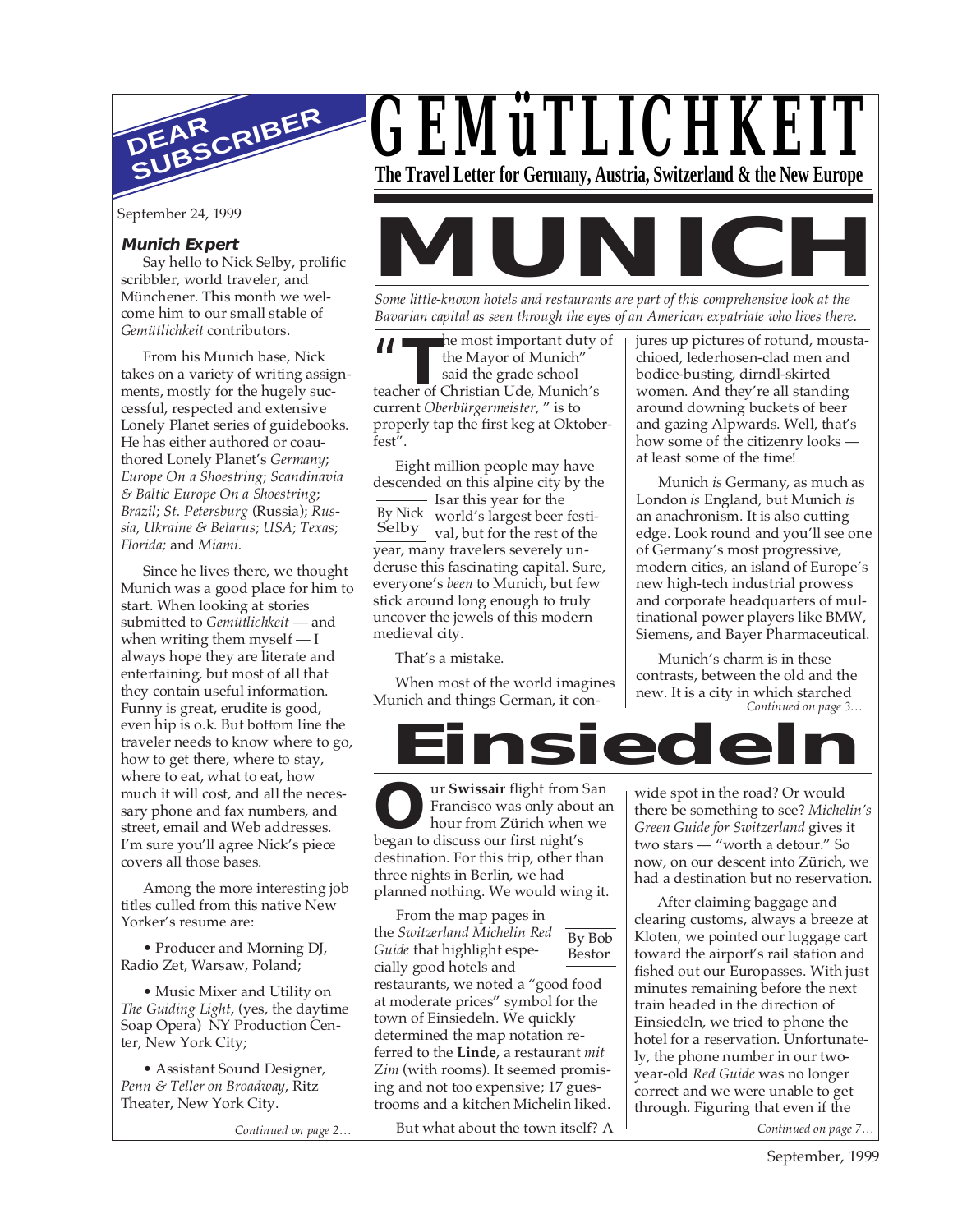#### *DEAR SUBSCRIBER Continued from page 1*

One of the unspoken, just-belowthe-surface, philosophies we have maintained in publishing *Gemütlichkeit*, is that its reporters should experience our three countries just as its readers do — as visitors. We reasoned that we would encounter the same language and culture hurdles as our readers and not get so deep into the forest we couldn't see any trees. But no matter how often we U.S.-based reporters travel to Europe, Nick, as a resident, offers an insider's perspective we simply cannot duplicate. We think providing both vantage points — visitor *and* insider — will make for a better than ever *Gemütlichkeit*.

So stick around, there'll be more Nick Selby in the months ahead.

#### **Add Internet Sites**

Last month we ran a list of useful Internet sites for the traveler to Germany, Austria and Switzerland.

Let me tell you about an important one we left out. A year or two ago, **Priceline.com** emerged with a big splash of publicity. The idea was — and still is — the user goes online and makes an offer on various services, the most common being travel. Lets's say you want to go New York to Los Angeles roundtrip; you offer to pay \$250 per ticket, if Priceline.com finds an airline that will accept your bid, you've got yourself a great deal. The less specific you are about your requirements

— number of stops, time of travel, etc., the better chance of success you have. At the outset, either Priceline.com didn't have many participating airlines or users didn't understand the service, because the first press reviews were almost entirely negative. *Consumer Reports Travel Newsletter* was especially skeptical and a few even called it an outright fraud.

Since that rocky start, Priceline.com has become a viable source for inexpensive travel services. Let me give you some real-world examples of the savings possible for those with the guts to play by the Priceline.com rules.

Our daughter and her husband wanted to spend a long weekend in the Pacific Northwest scouting out a place to relocate from Boston. Their airfare bid to Priceline.com for Boston-Seattle tickets at \$200 each was accepted by TWA. Of course, they had to agree to fly at any time (return trip left Seattle at 12:30am) and there might be stops (one each way).

Next, they needed accommodations. For \$60 per night in Seattle they got a room with king-size bed and separate sitting area at Seattle's **Sheraton Downtown**. Their bid for a Portland hotel specified three-star, downtown. Portland's **Doubletree Hotel Downtown** gave them a nonsmoking room with two double beds for \$49. (We wanted to stay in the same hotel with them, something Priceline.com couldn't guarantee, so we contacted the hotel direct. First

quote was \$129. How about a corporate rate? O.k., \$99. Went to Yahoo.com. Under "shopping", clicked on "travel," then clicked on "hotels." Booked a room at the same hotel for \$89. Not bad, except when considering our kids had the identical accommodations for \$40 less.)

This week, our oldest son, needing to spend three nights in Portland with his wife and two young children, used Priceline.com to get a \$35 per night rate for a room with two double beds at a Red Lion.

For those willing to commit to the unknown, Priceline.com is for real.

#### **Swissair Fare Reduction Info**

Subscribers wishing to take advantage of **Swissair's** *Gemütlichkeit* fare reduction program should phone 800-238-0399 rather than the main Swissair booking number.

 The airline is merging its U.S. reservation system with partner **Sabena** and not all reservationists are fully conversant yet with the *Gemütlichkeit* program. If you still have a problem, phone us at 800-521- 6722 and we'll help.— RHB

#### **Notes for Readers**

• Foreign currency prices are converted to U.S. dollars at the exchange rate in effect at the time of publication.

• Hotel prices listed are for one night. Discounts are often available for longer stays.

• All hotel prices include breakfast unless otherwise noted.

• Local European telephone area codes carry the "0" required for in-country dialing. To phone establishments from outside the country, such as from the USA, do not dial the first "0".

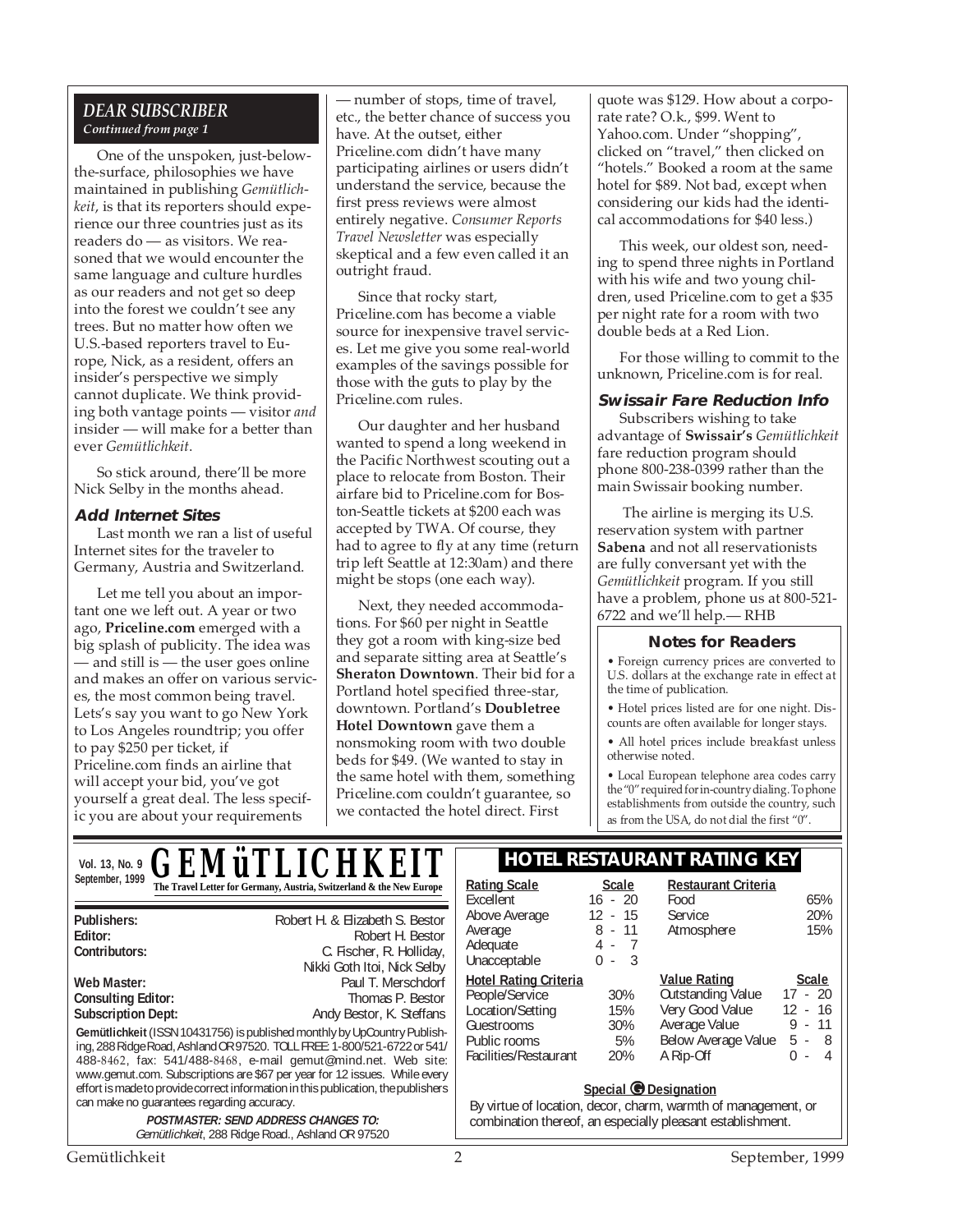#### *Continued from page 1*

businesspeople can be glimpsed in the nude on weekends — sunbathing in the magnificent **English Garden**.

"Hey, wasn't that the guy we cut the McFallen deal with yesterday?!"

It is a conservative stronghold where strict adherence to traditional German values somehow finds room to not just tolerate but cultivate a lively arts scene and some of the country's most controversial nightlife.

All this makes Munich one of the finest bases from which to explore today's German experience. In the city, treat yourself to the newly renovated **Alte Pinakothek**, with its world class collection of classical European art that can once again be enjoyed; visit the castle of **Nymphenburg** and the family residence of the **Wittelsbachs**.

And within an hour and a half you can be in the **Tyrolean Alps**, or on the shores of lakes **Constance**, **Chiemsee** and **Starnberg**, or witnessing the majesty of **Castle Neuschwanstein** in Füssen.

Explore from your Munich base the eye-popping splendor of the northern Alpine villages of **Garmisch-Partenkirchen** - where you can ride a cable car to the top of the **Zugspitze** - Germany's highest mountain - the musical city of **Mittenwald** and the kitschy yet compelling buildings of **Oberammergau**.

Or head east to the glorious mountains and valleys around **Berchtesgaden**. And with a bit more time, take an overnight break in **Prague**, **Vienna** or **Salzburg**.

For seeing Munich, a good strategy is to get an early start and spend your first day discovering — or rediscovering — its treasure trove of museums, and grazing for culinary treats throughout the day.

The "Perfect Munich Day" begins with a morning stroll, perhaps through Schwabing, window shopping at the many antique, clothing and book shops. Heading south you'll go through the **Hofgarten**, and finally arrive at **Odeonsplatz**, the

### *MUNICH* **Munich Info**

**Population:** 1.3 Million

**Altitude:** 1580 feet

**Munich Tourist Bureau**: Web: www.munich-tourist.de, tourismus@muenchen.btl.de, has offices in the main railway station, and at Marienplatz.

**Additional Tourist Info:** In the main railway station adjacent to track 11, EurAide (www.euraide.de, euraide@compuserve.com) is the best source of information, train ticket info and purchasing (Visa/MC), railpass validation, accommodations booking (for Munich hotels and homestays in Chiemsee) and city tour information. They also run the excellent **Castle Tours** (June and July, Wednesdays only).

#### **Distance From:**

| Berlin    | 600 km / 372 miles |
|-----------|--------------------|
| Stuttgart | 230 km / 142 miles |
| Frankfurt | 392 km / 243 miles |
| Hamburg   | 787 km / 492 miles |

**Train Times to Other Cities:**

| Frankfurt       | 3.5 hrs.      |
|-----------------|---------------|
| Cologne         | 5.5 hrs.      |
| Zürich          | 4.5 hrs.      |
| Hamburg         | 6 to 6.5 hrs. |
| Berlin          | $6.5$ hrs.    |
| Vienna          | 5 hrs.        |
| Salzburg        | 2 hrs.        |
| Prague          | 6 hrs.        |
| Paris           | 11 hrs.       |
| London          | 15 hrs.       |
| <b>Budapest</b> | 8 to 9 hrs.   |

**Guided Walking Tours:** Tops are the tours from **Munich Walks** (tel 0177 227 5901), with two set tours for 15 DM/\$8: **Discover Munich** (Monday to Saturday at 10.30 am and 2:30 pm) and **Third Reich Sites** (Monday, Thursday and Saturday at 1030am), a fascinating excursion through Munich's darker past.

**Guided Bike Tours: Radius Tours** offers first-rate tours several times daily. Check with EurAide above for information. Bike tours with a younger, somewhat more jaded, look at the city (though not more strenuous) are given by **Mike's Bike Tours** (089-651 4275). They leave daily at 11:30 am and 4 pm, except from late September to November when they depart at 12:30pm only, from in front of the Neues Rathaus on Marienplatz.

**Guided Bus Tours:** Informative and even amusing bus tours are given several times daily (17 DM/\$9.50 for an hour, 30 DM/\$16.50 to 49 DM/\$26) and depart from in front of the Hertie department store opposite the Main Railway Station; check with EurAide for times and tickets.

southern end of grand Ludwigstrasse.

In this square you'll often see musicians or street performers busking in front of the **Feldherrnhalle**, while locals stop to rub the shields of the two **lion statues** for good luck. The lions guard the side entrance to the **Residenz**, family seat of the Wittlesbach family.

The Wittelsbachs ruled Bavaria for over 500 years — most of which, it would seem, they spent building what must be one of the top five collections of exquisite jewelry in the world. The Residenz museum itself could fill a day, but a peek into the mind-bending collection within the **Schatzkammer**, the jewel section, is a great way to spend an hour.

Around the corner is posh **Maximillianstrasse**, perhaps Munich's most imposing boulevard, lined with shops catering to the moneyedest money of Europe and carrying fantastically overpriced goods (5,000 DM/\$2,660 dog shawls and such).

Walking south from the Residenz, towards **Marienplatz**, at the pedestrianized heart of the old city, brings you along **Residenzstrasse**, a relatively more proletarian shopping street that's also good for window shopping and people watching. One block east, if you're in the need of a jolt of coffee or a pick-me-up, is **Alois Dallmayr**, Munich's finest delicatessen — in the true sense of the word. Famous for its coffee and cakes, Dallmayr sells a wide range of stupendously good taste treats and it's always packed with shoppers.

Make sure to get to Marienplatz by 11am for the prerequisite viewing of the playing of the **Glockenspiel**, a carillon high atop the towers of the city's Neues Rathaus. The characters perform their version of the Schäffler Tanz, which has been performed in public by coopers every year since 1517 to ward off further outbreaks of the Plague. It seems to be working.

*Continued on page 4…* If you skipped coffee or want to save your neck (the sight of thousands of tourists craning their necks twice a day is one of perpetual delight to locals) the view is best from the **Metropolitan Cafe**, a 3rd floor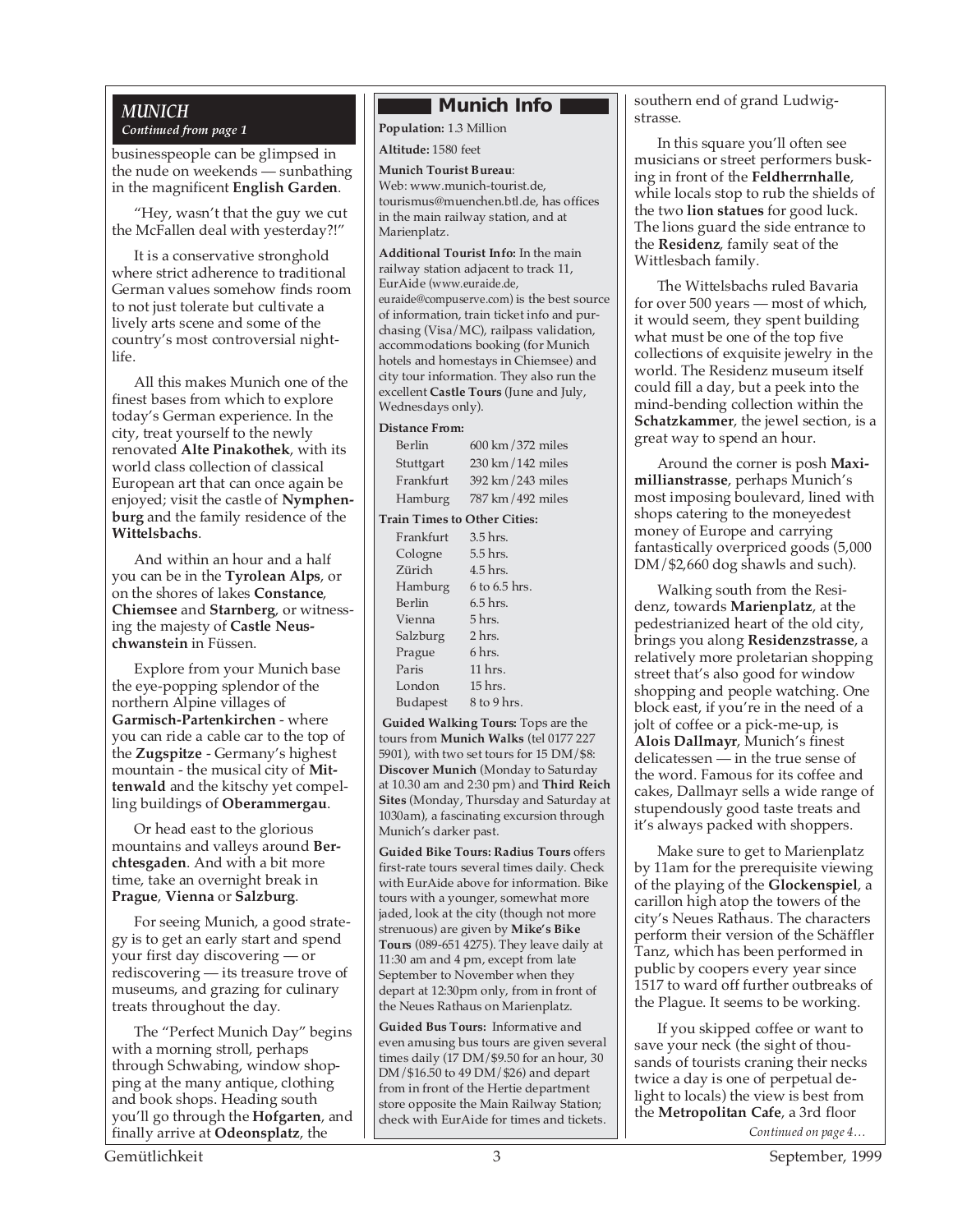#### *MUNICH Continued from page 3*

cafe with picture windows facing the Glockenspiel.

Afterwards, stroll through the **Viktualienmarkt**, a bustling outdoor market teeming with fresh flowers, delicious produce, wines and cheeses, and make your way down Sendlinger Strasse — the most reasonable of the shopping streets toward **Sendlinger Tor**. Do stop in to the wildly baroque **Asamkirche** (St-Johann-Nepomuk-Kirche, Sendlinger Strasse 62), designed by the brothers Asam and containing fantastic frescoes and details.

One of my favorite destinations is **Lenbach Haus** (Luisenstrasse 33, 233-0320), a Florentine-style mansion containing rotating exhibitions of modern European art and the best collection of works from the *Blaue Reiter* movement, with expressionist works by Klee, Kandinsky and Macke.

As you exit through the Lenbach Haus' pretty garden, look around and you'll see you're in the heart of a veritable museum ghetto: within five minutes walk are several of Munich's finest, including the **Alte** and the **Neue Pinakothek**, the **Geologische Staatssammlung**, (geological exhibits), the **Museum Reich der Kristalle** (crystal and minerals), **Antikensammlungen** (applied arts from around the world), and the **Glypothek** with Greek and Roman sculpture.

Rest your feet and have some terrific coffee or sumptuous hot chocolate at **Yablonski Cafe**, opposite the Neue Pinakothek (which also has a nice cafe in its basement with very good cake and coffee). Or for an Asian treat for lunch, walk the several blocks to tiny **Zum Koreaner**, Amalienstrasse 46, with inexpensive and positively magnificent Korean specialties. There's no atmosphere to speak of but main courses are \$5 to \$7, it's as authentic as you can get and open daily for lunch and dinner.

Technology lovers will be thrilled with the offerings on hand here in Munich. Car lovers *must* visit the **BMW Museum**, a fascinating look at the history of 80's Yuppiedom's most prized possession. The museum is opposite the **Olympic Park**, which is a great place to get an overview of the city by ascending the 951-foot **Olympia Tower** where there's a good bar and fair restaurant.

Speaking of overviews, aviation buffs can explore two world-class collections here, with a large display within the **Deutsches Museum**, from gliders and pedal-powered planes to war birds, helicopters and a cutaway section of a Boeing 747. North of the city, the **Flugwerft Schleissheim** (tel. 215 7140) has a positively glorious collection of aircraft from around the world (not interactive enough? See Air Tours, below).

If you're in Munich in December, head for the two best (and most authentic) Christmas Markets: the best handicrafts are at the market in **Münchener Freiheit** (take U3 or U6 underground line), but the one at **Rotkreuzplatz** (U1 or U7) is no slouch either, and both sell mouthwatering German treats, hot sausage and pork shoulder, roasted and honey roasted nuts and chestnuts, and, of course, Glühwein (mulled wine) with an optional shot of spiced rum. This is living!

Forty-five minutes from Munich by train or car is the Renaissance city of **Augsburg**, one of a dozen perfect day trips from Munich. Established by Roman emperor Augustus in the 1st Century BC, this under-touristed old town with cobblestone streets has a fantastic **Rathaus** (where upstairs you can gawk at the gold leaf ceiling of the Goldener Saal) fronted by a lovely **Rathausplatz**. Nearby is the **Dom Maria Heimsuchung**, with a crypt that dates to the 11th century, and Augsburg's most famous site, the **Fuggerei**.

Founded by self-made millionaire merchant Jakob Fugger in 1521, the Fuggerei provides inexpensive homes in what may be the world's first low-income housing project for an unbelievable 12 DM (\$6.50) a year. Chicago's south side this ain't; the houses are all quite charming, and one was the residence of Franz Mozart, Wolfie's father.

The family of Bertolt Brecht made its home here, and now the house is

open as a museum of the writer's life.

And for an overview of the area, nothing beats a one-hour **Air Tour**, offered by Munich Flyers (089 642 717 61), which will take three people in a Cessna 172 over Augsburg, Dachau, Munich (good photo ops as you circle Marienplatz and the Olympic Tower) and Starnberg and Ammersee lakes for 280 DM (\$149). Narration in English, and the sight of the Alps from 7000 feet above Munich is majestic indeed!

#### **Hotels**

#### Asam Hotel

Munich's newest hotel, the Asam, is a treat, and while pricey, offers good value in its category. A familyrun hotel in the heart of the old town, the Asam is in a meticulously renovated pre-war building on peaceful Josephspitalstrasse, one short block south of the **Kaufingerstrasse,** the **Fussgänger Zone** the pedestrian shopping street that connects Marien-EDITOR'<sup>S</sup> CHOICE



platz with Karlsplatz (Stachus) and the Main Railway Station.

The hotel was literally just opening its doors when we visited in mid-September, and we toured the rooms with the owners, who happily showed off several of the 25 sumptuous, large and airy singles, doubles and suites. All are quiet and nicely appointed.

Many of the rooms have luxurious, enormous bathtubs, large closets and separate toilet and bathrooms. Many face the rear garden, with a view of trees and church steeples.

There are nonsmoking rooms, and the breakfast room — with an outside patio for warmer months will soon be converted to a restaurant serving Italian and Frenchinfluenced continental cuisine. **Daily Rates:** Singles 235 DM (\$125), doubles 285 to 310 DM (\$152-\$165) double, suites 375 to 425 DM (\$199- \$226) **Contact:** Hotel Asam, Josephspitalstrasse 3, 80331 München, tel. +49/ 089/230 9700, fax 230 970 97, email info@hotel-asam.de, www.hotelasam.de

**Rating:** QUALITY 17/20, VALUE 15/20

*Continued on page 5…*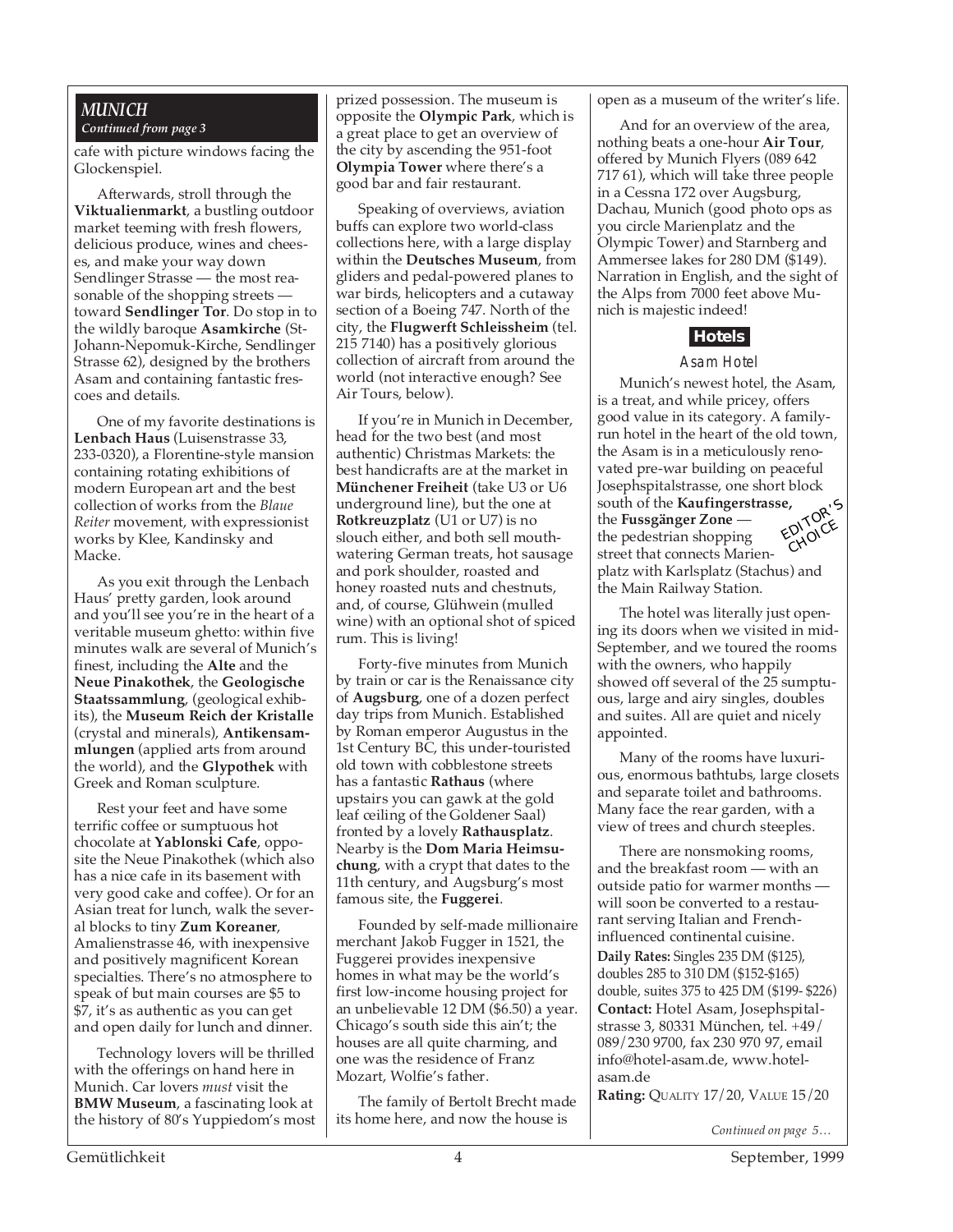#### Hotel Olympic

One of Munich's unsung treasures, this small (38 rooms) delight is right in one of Munich's up and coming neighborhoods, between Sendlinger Tor Platz and Gärtner Platz. Before Schwabing was Schwabing, it was like this area, with interesting but reasonably priced little stores and boutiques, cafes and food shops. Despite its fabulous central location most of the rooms in this family-run hotel are dead quiet, thanks to the hotel's being flanked by leafy gardens.

All of the rooms are furnished somewhat differently. The doubles and small suites are excellent value for the money, with airy rooms, spotless bathrooms (many with shower only) and comfortable and tasteful furniture. But singles are small (some impossibly so; think train compartment) and just not worth the money.

There's no elevator, but all rooms are located only one flight up.

Downstairs in the lovely breakfast room, with high-ceilings and very homey wood floors, there's an atrium-style window on the southern side of the room, and if you get down there early enough you can breakfast looking out into a small forest in the center of town. Smoking is permitted but discouraged in here, and if someone lights up and you complain, management will ask the puffer to head to the lobby.

**Daily Rates:** Singles 155 to 260 (\$82 to \$138), doubles 214 to 260 (\$114 to \$138), suites 265 DM (\$141) **Contact:** Hotel Olympic, Hans Sachs Strasse 4, D-80469 München, tel. +49/089/231 890, fax 231 89 199 **Rating:** QUALITY 16/20, VALUE 15/20

Thirty yards to the right as you leave the hotel is **Zweistein** (as opposed, of course, to Einstein) a delightfully arty cafe with seats outside when it's warm enough, and a cozy, Bohemian atmosphere inside year round. There are wonderful coffees and cocktails, and light meals from noon to midnight (from 5pm on weekends and holidays) like pastas, pancakes and baguette sandwiches.

Hans Sachs Strasse 12, tel. +49/ 089/266 454)

#### Hotel Exquisit

Another smaller hotel smack in the center yet quiet and pleasant is the 50 room Hotel Exquisit, which caters mainly to business travelers during the week but which is making inroads in attracting families and couples on weekends, when it reduces its rates.

The hotel is modern and quiet; its back garden is pleasant in summer, and the breakfast room and five guestrooms are nonsmoking.

The rooms are clean, fresh and comfortable, and all come with telephone, TV and mini-bar. There's a bar in the lobby (but better bars and good nightlife are close by) and there's a garage available for an extra 14 DM (\$7.50) a day.

**Daily Rates:** On weekends, the rooms are 195 DM (\$104) for doubles and 150 (\$80) for singles. During the week prices range from 280 to 340 (\$149-\$180 ) for doubles, and 195 to 280 (\$104-\$149) for singles. **Contact:** Hotel Exquisit, Pettenkofer Strasse 9, tel. +49/089/551 99 00, fax 551 99 499, hotel-exquisit@hotelexquisit.ccn.de

**Rating:** QUALITY 14/20, VALUE 10/20\* (\*Value on weekends: 16/20)

#### Hotel Bristol

Opposite the Exquisit is a fine inexpensive option. If you spend only a minimal amount of time in your hotel but still require friendly service, nonsmoking bed and breakfast rooms, and a perfect central location, family-run Hotel Bristol is the place. EDITOR'<sup>S</sup> CHOICE

It isn't a lot to look at — a postwar modular cube reminiscent of a late Brezhnev-era triumph. Rooms are small, and the ones in back though they have spacious balconies — have a view of what can be charitably described as an architect's rendering of 1970s Urban Utopia.

But there are several mitigating factors, not the least of which is the warm hospitality of the Eggermann family, which keeps tight tabs on the hotel and watches out for guests. That non-smoking breakfast room is one of very few of its kind in a hotel in this price range, and a highly welcomed feature.

The location, right behind Sendlinger Tor Platz, puts you steps from four main subway lines and at a major tram interchange, and 10 minutes walk from the Main Railway Station, Marienplatz, and the Viktualienmarkt.

And the rooms, though small, are spotless and all have TV, minibar and telephone. It's minimalist comfort, but comfortable all the same. If I were a visitor to Munich, I'd check in to the Bristol.

**Daily Rates:** Singles 109 to 215 (\$58 to \$114), doubles 139 to 265 (\$74 to \$141)

**Contact:** Hotel Bristol, Pettenkoferstrasse 2, D-80336 München, tel. +41/089/59 51 51, fax 59 14 51 **Rating:** QUALITY 11/20, VALUE 17/20

#### Chiemsee Homestays

**EurAide**, the information and rail-booking company with offices in Munich and Berlin (see Munich Info page 3) also books homestays in privately-owned homes around the stunning Chiemsee region, an hour and 12 minutes east of Munich.

To say that American-born EurAide founder Alan Wissenberg is fussy and picky about places in which he'd place guests is a little like saying that the Dalai Lama is a moderately spiritual man.

Wissenberg offers stays in 10 homes in the postcard-perfect town of Übersee on the Chiemsee, where he lives. While none of the hosts are fluent in English, they've managed over the years to grasp enough to make everything trouble free, and the host will pick you up at the station when you arrive and bring you back at the end of your stay.

The Chiemsee region is gorgeous regardless of season. Nutty Ludwig II built on **Herreninsel** here the **Neues Königschloss**, a daylight theft of ...excuse me, 'homage to'... the design for Versailles. In summer you can rent boats and tootle around the lake; year round you can explore Herreninsel and **Fraueninsel**, with its 12th century monastery.

*Continued on page 6…* Prices vary, but a double room with shower and WC might costs about 110 DM (\$59) a night including breakfast; a double with shared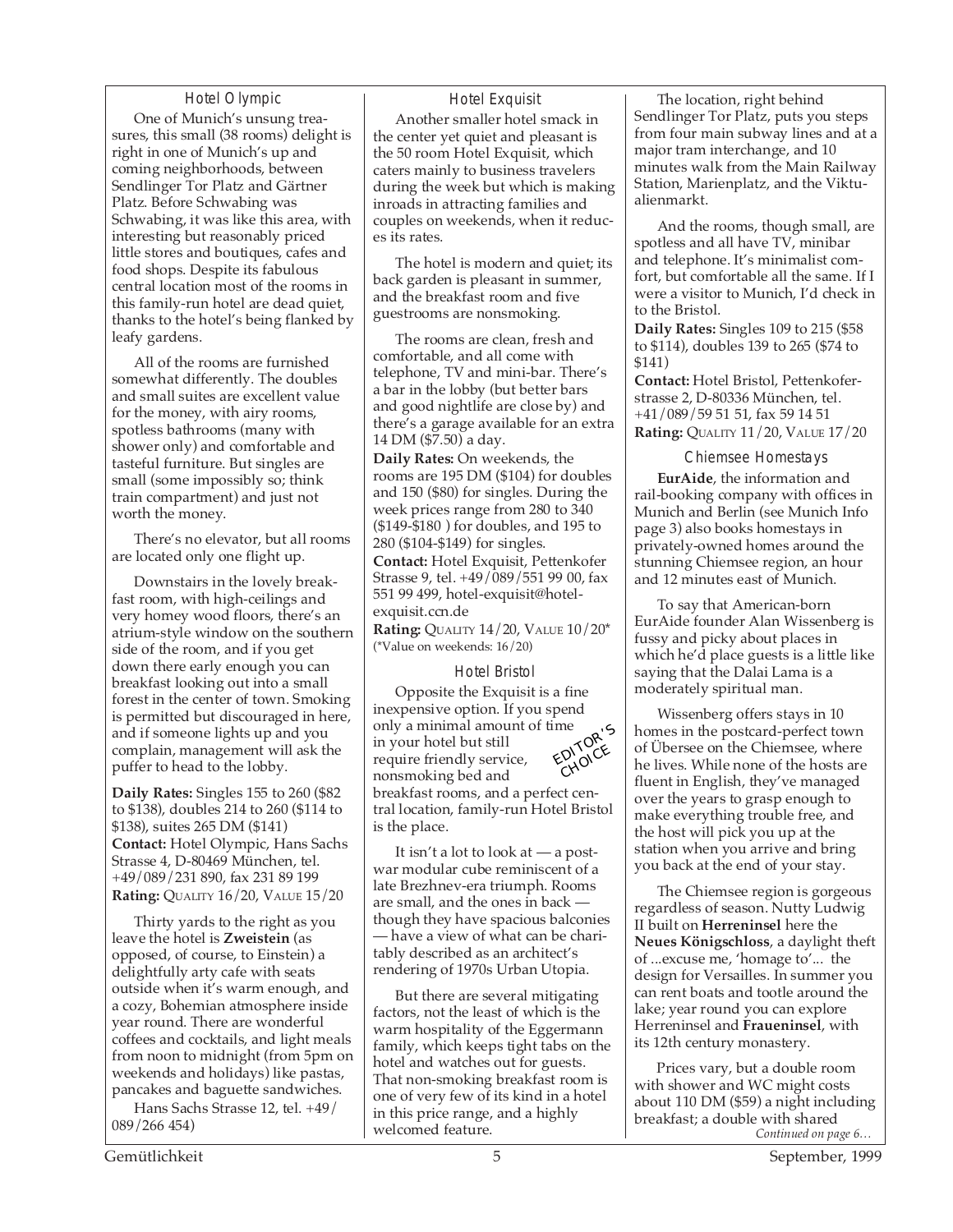#### *MUNICH Continued from page 5*

shower and WC ranges from 85 to 90 DM (\$46 to \$50).

All are in a family setting. You can book as late as a day or so in advance, but the earlier the better.

#### **Dining Notes**

Munich's food has been assailed as bland and heavy, but it has improved by leaps and bounds over the last few years. While German classics are still definitely worth sampling, the city's other offerings are equally worth experiencing.

Any concierge or desk clerk worth his or her salt can send you to heavily touristed sources of Bavarian cooking, such as **Hundskugel** or the **Hofbräuhaus;** the former, established in 1440, is perfectly acceptable with a wonderful atmosphere, but the latter, frankly, is pretty dire, at least for food.

But the restaurants listed below are a bit off the beaten path, and with the exception of the Le Bousquerey, places in which you can sample the best of Munich without 8.8 percent financing. Though not big secrets, they are cherished by locals.

#### Königsquelle

Not that it's privileged information, but this restaurant offers possibly the finest traditional German eating experience in Munich. Because it's small however (50 places inside in winter, 40 inside and 40 outside in the little garden in summer), you'll need a reservation to get in. Both service and cuisine are superb.

Their trick is to take the underaccomplished aspects of German cooking, the mixture of sweet and savory, to heights seen in very few other eating establishments.

The menu changes daily and seasonally, with fresh salads in summer, specialties like asparagus in spring, mushrooms in spring, summer and fall, and in winter, perhaps the best deer and game around. One year-round constant is a light and crunchy *Wienerschnitzel*.

Main courses range from 24 to 32 DM (\$14 to \$25).

Königsquelle, Baaderplatz 2, tel. 22 00 71

# EDITOR'S

Franziskaner The very central Franziskaner Gaststätte is a popular place with Opera and theater-going Müncheners, for its laid back atmosphere, comfortable, light wood furniture and very friendly service. Bavariana without the kitsch. CHOICE

The star of the show is the *Spanferkel* (34/\$18.50), about as traditional Bavarian as you can get, and when you find a chef who can cook it consistently well, grab him! Franziskaner did, and serves this dish, of suckling pig roasted in malt beer with *Kartoffelknödel* or *Semmelknödel* (potato or semolina-bread dumpling). It is out of this world, fine and crunchy outside and tender and succulent inside.

And the second specialty of the house is another float-off-your-platelight dish, the astoundingly delicious *Franziskaner Saure Zipfel*, Bratwurst sausages marinated in an onion stock and then fried, and served with Sauerkraut and fresh-ground horseradish; six pieces for 14 DM (\$7.50).

Franziskaner Gaststätte, Perusastrasse 5, tel. 23 18 12 0

> Löwenbräu Keller Augustiner Keller

Surprisingly, these two places have eluded the tour buses and the throngs, perhaps because of their slightly out-of-the-center locations certainly not for the food, which is splendid.

Of the two, the Löwenbräu Keller's atmosphere is certainly more charming, with two large dining areas and an outdoor beer garden. The main dining room has towering ceilings and a sunken center area, though many of the tables here are *Stammtisch* — reserved for regular clients. The second dining room is pleasant enough, with vaulted ceilings and relatively fast service.

The specialties of the house are of course Bavarian — the menu is written in Bavarian with German translations in smaller print below but surprisingly diverse. Do try the *Semmelknödel mit Pilzrahmsoße*, fluffy dumplings served in a divine mushroom cream sauce.

Those with even heartier appetites will want to do their best Henry VIII with a 18 DM (\$10) plate of *Schweinshax'n*, pork thigh on the bone, magically crisp outside and tender and delicious inside and served with either a diet-blasting portion of potato salad, a plateheaving serving of *Rösti* (crunchy deep fried potatoes) or a tablecreaking pile of *Käsespätzle* (cheesy noodles).

At lunchtime, the Augustiner Keller is probably the best place in Munich to get authentic Bavarian food at good prices. Frequented by local workers of both blue and white collar persuasions, this is just plain, good old Bavarian cooking. Family or beerhall-style tables mean you'll dine with several others, and the service is fast and efficient (the better to get you out of there to make room for the next wave of customers).

Main courses range from 12 to 25 DM (\$6.50-\$13) at lunch time.

• Löwenbräu Keller, Nymphenburger Strasse 2 (above U-Bahn Stiglmaierplatz), tel. 526 021

• Augustiner Keller, Landesberger Strasse 31-35, tel. 519 940, from the main railway station's southern entrance turn right on Bayerstrasse and walk four blocks; it's on the left side of the street.

Cafe Osteria LaVecchia Masseria

Not a place for shrinking violets, the atmosphere in Cafe Osteria LaVecchia Masseria is a riotous romp, complete with shouting and gesticulating Italians, a maître d' who kisses the hands of female customers in the manner of Zero Mostel in *The Producers*, and even looks a bit like Chico Marx.

The food rounds off the experience. Excellent seafood specials nightly for 24 to 28 DM (\$13 to 15), marvelous homemade ravioli and other pastas from just 14 DM (\$7.50), and among the best pizzas in Munich from just 12 to 16 DM (\$7 to \$9); we like them all except the seafood pizza, which was disappointing.

When you arrive, there's freshbaked anisette-laced bread in a terra cotta roofing tile on the checkercloth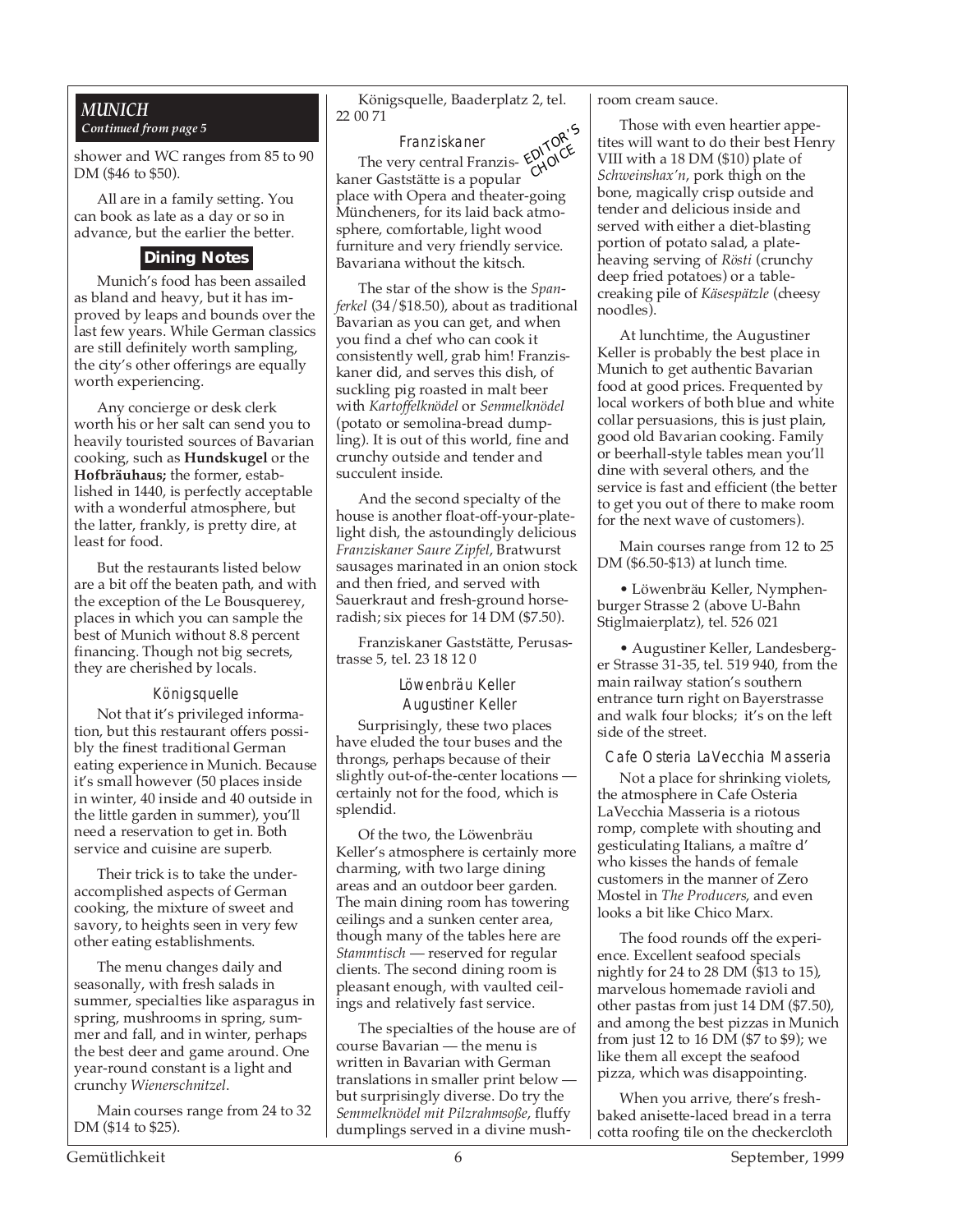tables. And the owner will probably frolic through the dining area at least once a night with a wheelbarrow filled with hay, banging on a pot and generally schmoozing with the clientele.

It's crowded, bustling, and sometimes smoky, but worth the trip if you can stand it!

Cafe Osteria LaVecchia Masseria Mathildenstrasse 3, tel. 550-9090

Le Bousquerey

They don't speak English. They hardly speak German. Or at least, they do it with a fascinating French twang. But the folks at Le Bousquerey, as French as a national rail strike, certainly whip up the absolutely finest French cuisine in Munich.

It'll cost you, but it's worth it.

This tiny restaurant (reservations are essential from Wednesday to Saturday) is about as French country garden as you can get in a city restaurant without going over the top, and their seafood specialties are to die for.

There is an extensive wine list with French and German labels, and, while they do *a la carte*, the real attraction is the *prix fixe* five course menu, for 69 DM (\$38) per person.

Le Bousquerey, Rablstrasse 37, tel. 488 455 M

#### *EINSIEDELN Continued from page 2*

Linde was booked we would find alternative accommodations in Einsiedeln, we boarded the train. It was 6:20pm. After about 30 minutes of clickety clacking along the southwest shore of the Zürichsee, we made a quick change of trains at Wädenswil, and from there began to wind into the hills. At about 7:30pm we were deposited on the platform at the Einsiedeln rail station. The town is about halfway between the Zürichsee and the historic town of Schwyz.

After determining the hotel's correct phone number, we rang to inquire about a room. Yes, one was available and it was suggested that we walk the four minutes to the hotel from the station. Actually, it was

### **Munich's Old Hitler Haunts**

*Subscriber Bob Gillespie, of Lake Bluff, Illinois, has been a frequent visitor to Germany since the late '40s. He is also somewhat of an amateur historian, with an expertise on World War II and Germany. We thank him for submitting these notes on the 20th century's leading villain and his connection with the city of Munich.*

*W*hen Adolf Hitler came to Munich in 1913, he took lodgings with a tailor named Popp who lived in Schwabing, at **Schleissheimerstr. 34**. The building was destroyed in the war and a shabby apartment house now stands there.

After military service in 1919, he rented a modest apartment in what was then a lower middle class neighborhood, near the Max Monument. The building, at **Thierschstr. 41**, remains much as it was when he lived there. It is about 300 feet south of the monument at the intersection of Maximillian and Thierschstr. For obvious reasons there is no marker or other indication he ever lived there. He remained there, in genteel poverty, until after he became prosperous off royalties from his best-seller, *Mein Kampf*, written while he was in prison at Landsberg in 1924.

With these funds, he moved to the fashionable **Prinz Regentenplatz** neighborhood where he settled in a large apartment on the second floor of **Number 16**. This remodeled building still stands and is currently occupied, somewhat ironically, by the neighborhood police station. It was here that his niece Geli Raubal was shot to death in 1930, an incident that was covered up at the time. Many historians suspect Hitler was sexually obsessed with the young woman and shot her in a jealous rage. She had been dating a young Jewish man. Hitler held title to this building until his death in 1945.

The Party headquarters, the Brown House, was demolished by the Bavarian government after the war, much as the Burgher and other buildings in Berchtesgaden were demolished in 1952 so they could never become shrines to Hitler or the NSAPD.

Other Munich buildings closely associated with Hitler include the **Haus der Kunst**, near the Odeonsplatz, where he often entertained; the **Feldherrnhalle** by the Palace where he was almost killed in 1923 as he, with General Ludendorff, led the famous putsch march; and the **Circus Krone** where he often spoke at party rallies.

Munich would clearly like to forget its association with Hitler. As far as I know, there is no recognition given anywhere to his life or presence there.

*(A final note. Probably the place yet standing that is most closely associated with Hitler is the Hotel Dreesen in Bad Godesberg, beside Bonn. This was one of his most favored places and it was where the meeting with Chamberlain took place in 1938, resulting in the surrender of the Sudentenland to Germany, the appeasement pact, and, later, the war. For a short time after the war, it was Eisenhower's home and headquarters. The numerous references to Bad Godesberg in histories of the time all took place here. And it is a very, very nice hotel, right on the edge of the Rhine.)*

more like 10 minutes, uphill in 90 degree heat, hauling luggage. Let's hear it for rolling suitcases.

Our room, Number 31, was not special but comfortable enough for one or two nights; very clean, a good bed, decent linen, small TV, love seat, chest of drawers and an armoire. The small bathroom, dominated by one of those afterthought shower stalls in one corner, was a little dim.

Tight as it was, after 6,000 miles and 26 hours since the last serious

encounter with soap and hot water, that little stall provided a shower equal to the rejuvenative powers of the most opulent Roman bath. Thus refreshed, we settled into a candlelit table on the hotel's awning-covered terrace at about 9pm. Dusk settled around us, we sipped our first beer, the candles took hold and the Linde began to feel like home. Conversation from the other tables — seemingly filled with locals — was all in German. First objective achieved: we

*Continued on page 8…*